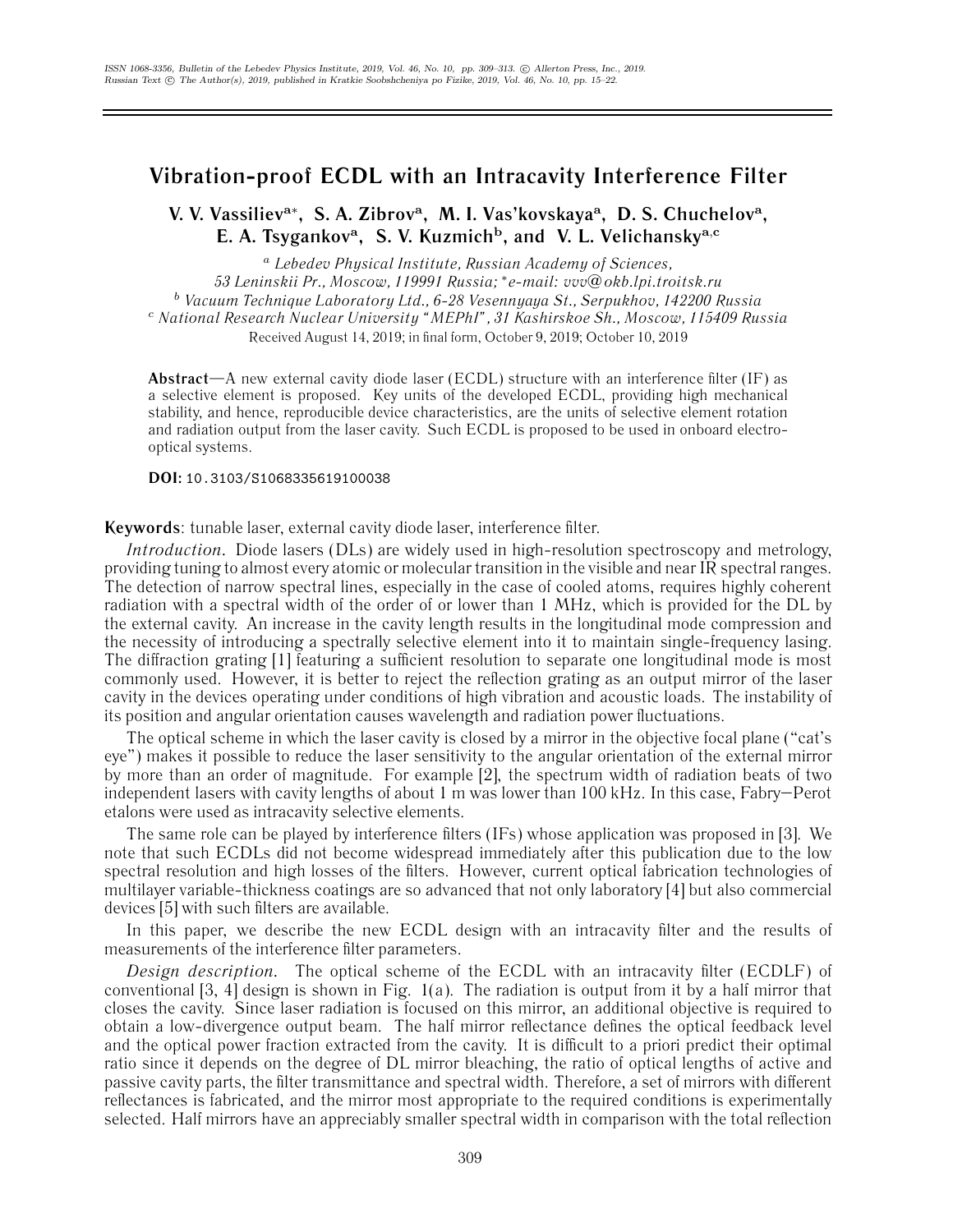

**Fig. 1.** Optical schemes of (a) conventional ECDLF, (b) ECDLF with radiation output by a narrow total reflection mirror, and (c) ECDLF using the second output of the diode laser. LD is the laser diode, CO is the collimating objective, IF is the interference filter, FO is the focusing objective, HM is the half mirror, OO is the output objective, PZT is the piezoceramic ring, OM is the output mirror, DW is the differential wedge, SW is the stationary wedge, RW is the rotating wedge, M is the total reflection mirror. The rotating wedge in Figs. 1(b) and 1(c) is shown in two edge positions opposite in the rotation angle.

 $\alpha$ 

 $F()$ 

 $(c)$ 

mirrors; therefore, each new laser wavelength requires a specific set of mirrors. The second substrate side of the half mirror introduces additional losses or requires bleaching. In turn, the problem of combining the optical feedback depth and the extracted radiation fraction also arises when using gratings in the Littrow and Littman schemes. We note that the half mirror fabrication nevertheless appears simpler than the diffraction grating fabrication and selection.

The wavelength of the ECDL with an intracavity filter is tuned by its inclination. In the conventional case, the IF is placed in a rotating holder whose alignment accuracy is controlled by the screw pitch of the adjusting screw and its distance to the rotation axis. It is difficult to make this unit compact and, under conditions of strong acoustic loading, also sufficiently rigid since vibrations directly result in rotation angle fluctuations.

Figures 1(b) and 1(c) show the ECDLF optical schemes differing from the conventional one in methods for radiation output from the laser cavity and wavelength tuning. The schemes are given for two mounting types of active elements: those capsulated into a TO housing (radiation output from the LD to one side, Fig. 1(b)) and those installed into a C-mount housing (radiation output from the LD to both sides, Fig. 1(c)). In this study, the ECDLF with the C-mount housing operated at a wavelength of 852 nm (Cs resonance line), the ECDLF with the TO housing operated at a wavelength of 871 nm (clock transition subharmonic of the Yb ion). It is clear that the C-mount provides an additional port of radiation output from the LD and does not require reflectance selection for the end mirror.

In this study, it is proposed to extract radiation from the cavity by an additional narrow total-reflection mirror (Fig. 1(b)) applied on substrate prism OM with a section shaped as an isosceles triangle with an obtuse angle at the vertex, which avoids spurious shading of the laser beam. The spectral resolution of the interference filter should decrease with decreasing the beam diameter due to a divergence increase; however, it often appears higher for narrow beams due to the spatial inhomogeneities appearing during the coating deposition. Therefore, cutting a beam fraction is not so critical for the ECDLF as for the lasers with a diffraction grating, in which an increase in the spectral resolution requires an increase in the beam diameter. The DL beam divergence in the direction transverse to the  $p-n$  junction is as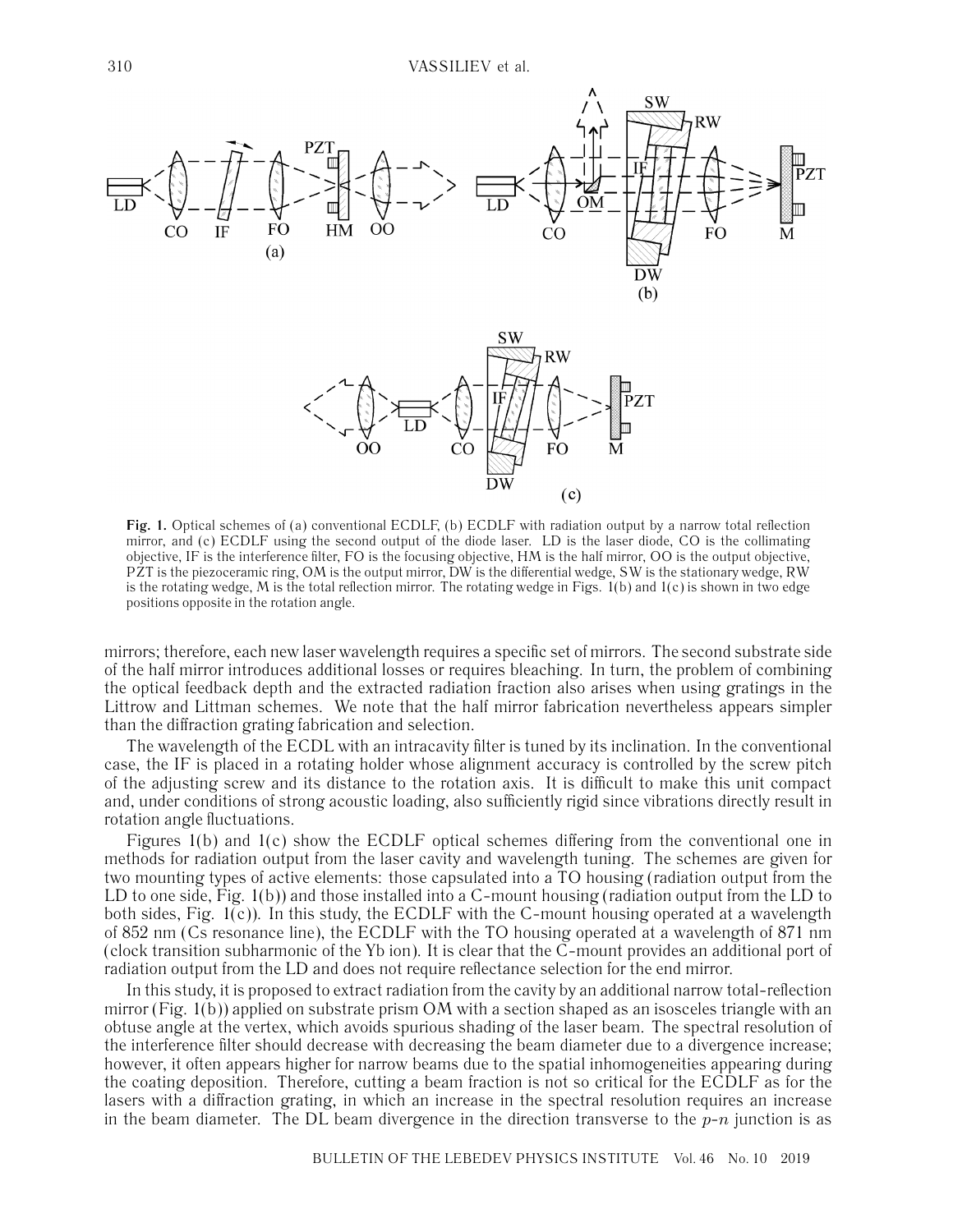

**Fig. 2.** Dependence of the ECDLF lasing wavelength  $\lambda$  on the mobile wedge rotation angle  $\varphi$ .

a rule larger than along the junction. As a result, the collimated beam has an elliptic shape in the cross section, which complicates its matching with axisymmetric optical systems. The light intensity distribution in the direction transverse to the  $p-n$  junction is well described by the Gaussian curve. An output mirror displacement in this direction makes it possible to find the balance between the feedback and the output power. Being at the beam center, the mirror extracts maximum power from the laser cavity with maximum axial symmetry. As the mirror is displaced to the beam periphery, the optical feedback level increases at a certain beam symmetry loss.

To vary the angle of laser radiation incidence on the interference filter, a rotation device (Differential Wedge) was developed, consisting of an immobile wedge-shaped (Static Wedge) slab with the angle  $\alpha$ most probable for tuning to the required lasing wavelength, and a Rotary Wedge whose angle  $\beta$  was chosen corresponding to the filter fabrication accuracy tolerance. As the mobile wedge rotates with respect to the immobile one, the angle  $\gamma$  of the laser beam incidence on the filter varies from  $\alpha-\beta$  to  $\alpha+\beta$  (from 2° to 8° in this study). The angle  $\beta$  defines the range and accuracy of the incidence angle  $\gamma$ tuning. The lasing wavelength tuning precision is provided by that the tuning coefficient  $d\lambda/d\varphi$ , where  $\varphi$  is the mobile wedge rotation angle, becomes smaller by a factor of  $\beta$ /90. The dependence of the lasing wavelength on the rotation angle of the mobile wedge is shown in Fig. 2. Small deviations of the experimental data from the theoretical curve are due to the fact that laser mode frequencies and the IR transmission peak cannot be identical.

During vibrations, the optomechanical device is subjected to linear accelerations of different amplitudes, frequencies, and directions. Under these conditions, relative displacements of individual device components are most probable, rather than their relative rotation. Therefore, the proposed method for tuning the lasing wavelength also provides a higher vibration resistance of the ECDLF characteristics in comparison with the conventional cases.

*Interference filter*. The IR transmittance controls the loss, lasing threshold, and attainable ECDLF output power, and the filter spectral bandpass affects the degree of selection of cavity modes. An insufficiently narrow-band IF does not allow reliable separation of a single laser cavity mode among a set of longitudinal modes. This results in excess amplitude and frequency noises, mode switching, and multifrequency regime. An increase in the frequency range between neighboring cavity modes by decreasing its length to improve mode selection has a limit and increases both technical and fundamental contributions to the lasing linewidth. Thus, it is desirable to know accurate IF characteristics at the ECDLF development stage.

Several IFs whose characteristics are given below were fabricated by specialists of the Open Company "Albedo Optics" and "Vacuum Technique Laboratory" (VTL) in production areas of the Lebedev Physical Institute. The "Albedo Optics" filter consists of two mirrors and seven pairs of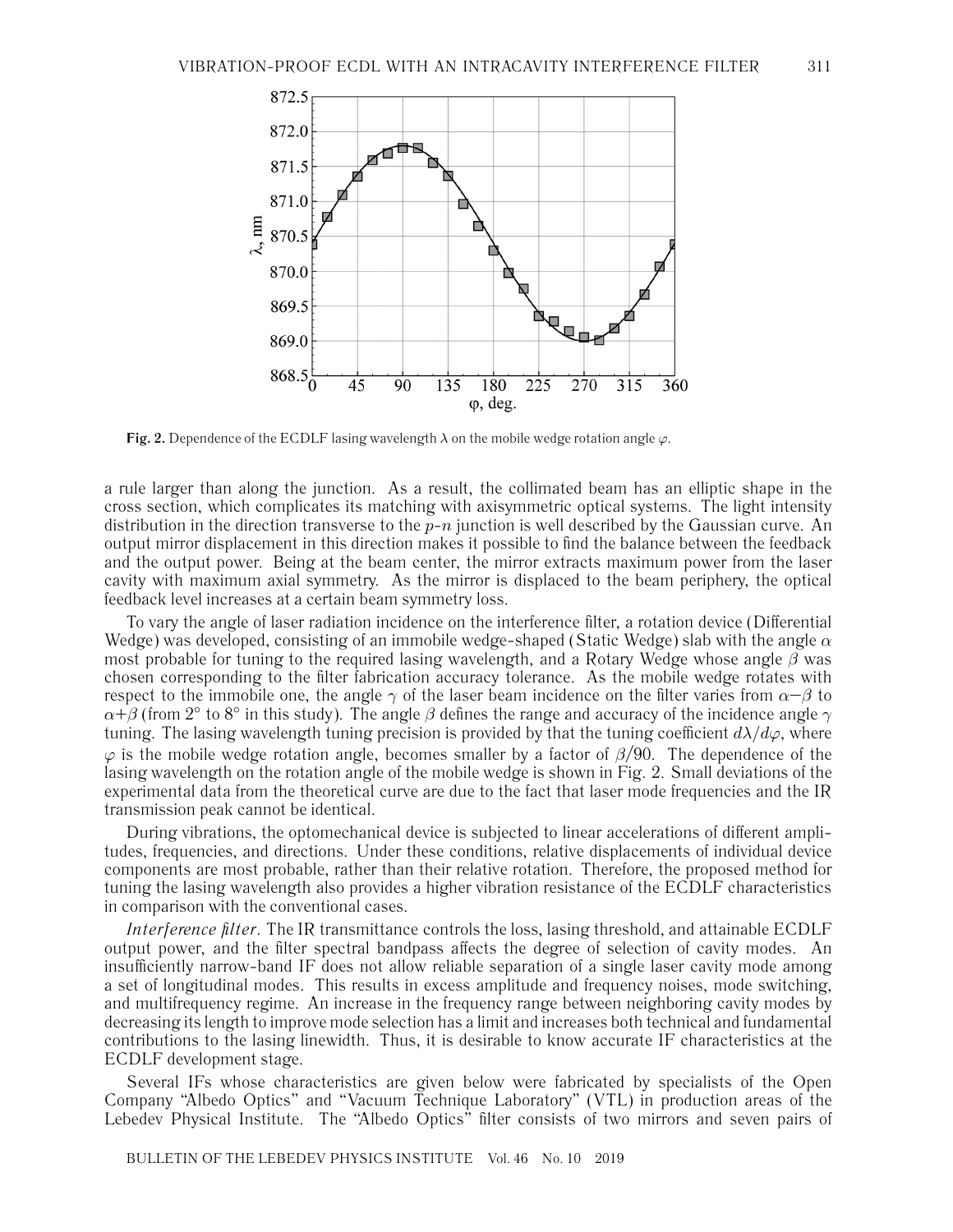

**Fig. 3.** Dependences of the transmittance of two interference filters with a transmittance maximum at 871 nm on the incidence angle of the laser radiation. Filters differ in the coating design; the narrower-band one was fabricated at the LVT; the other one was fabricated at the "Albedo Optics". The filter fabricated on the wedge-shaped substrate has no transmission oscillations. The upper scale shows the correspondence between the incidence angle and the wavelength  $detuning$  in  $\dot{A}$ .

quarter-wave  $TiO<sub>2</sub>/SiO<sub>2</sub>$  layers separated by a  $SiO<sub>2</sub>$  spacer with an optical thickness of 871 nm (four wavelengths). The resonance position is controlled by the spacer thickness. The coating was deposited using an ORTUS 700 (Izovak LLC, Belarus). The LVT filter structure contains 41 layers of alternating  $TiO<sub>2</sub>/SiO<sub>2</sub>$  layers of various thicknesses. It was fabricated using a Spector Veeco-IonTech (USA) ionbeam sputtering setup, whose software and optical control provide necessary IR fabrication precision.

As a rule, the resolution of ordinary spectrophotometers (Perkin Elmer, Lamda 35, and others) is several Angströms which allows measurements of the central wavelength of the IF transmission peak and its locking bandwidth. However, such resolution is insufficient to measure the transmission peak amplitude and width.

IF characteristics can be measured using a continuously and widely tunable single-frequency laser. The results of the filter measurements for a wavelength of 852 nm using a vertical-cavity surfaceemitting laser (VCSEL) are given in [6]. These lasers are no longer exotic, but they are still unavailable in many spectral regions. Therefore, the filter designed for the 871-nm ECDLF was characterized in another way with a laser [1] tuned to the filter transmission line but not providing the continuous tuning range sufficient to estimate the spectral line width. In this case, the width was estimated by transmission modulation during filter rotation (at constant  $\lambda$ ), arising due to radiation interference on two IF substrate surfaces. The filter was rotated by a galvo driver.

Figure 3 shows the dependences of the transmittance of two filters at 871 nm on the angle  $\gamma$  of laser radiation incidence. Interference maxima are determined from the condition  $2Ln\cos\gamma = N\lambda$ , where  $\lambda$  is the emission wavelength, L and n are the substrate thickness and refractive index, and N is the maximum order. It is possible to switch from one maximum to the other by changing the IF tilt angle at a constant wavelength or by changing  $\lambda$  at a constant incidence angle. The range of such change in the incidence angle corresponds to the wavelength tuning by  $\Delta \lambda = \lambda^2/(2Ln\cos\gamma)$ . Since the IF tilt angle is small, and its change for a narrow-band filter is also small when measuring the angular dependence of the transmittance, the difference of  $\cos\gamma$  from unity can be neglected. Thus, the IF spectral transmission bandwidth is estimated by the number of intervals between interference maxima per the envelope width (FWHM, Fig. 3). It is 15 Å for one IF and 7 Å for the other. For the filter for the wavelength of 852 nm, the estimation according to the presented method was confirmed with good accuracy by recording the IF spectral profile using a tunable laser (VCSEL). This simple method is inapplicable to substrates of filters with high wedging or with a well-bleached surface of the IF backside. However, it is easy to show that the wavelength scale obtained for one filter (Fig. 3) can be used for the other if they are fabricated for the same wavelength.